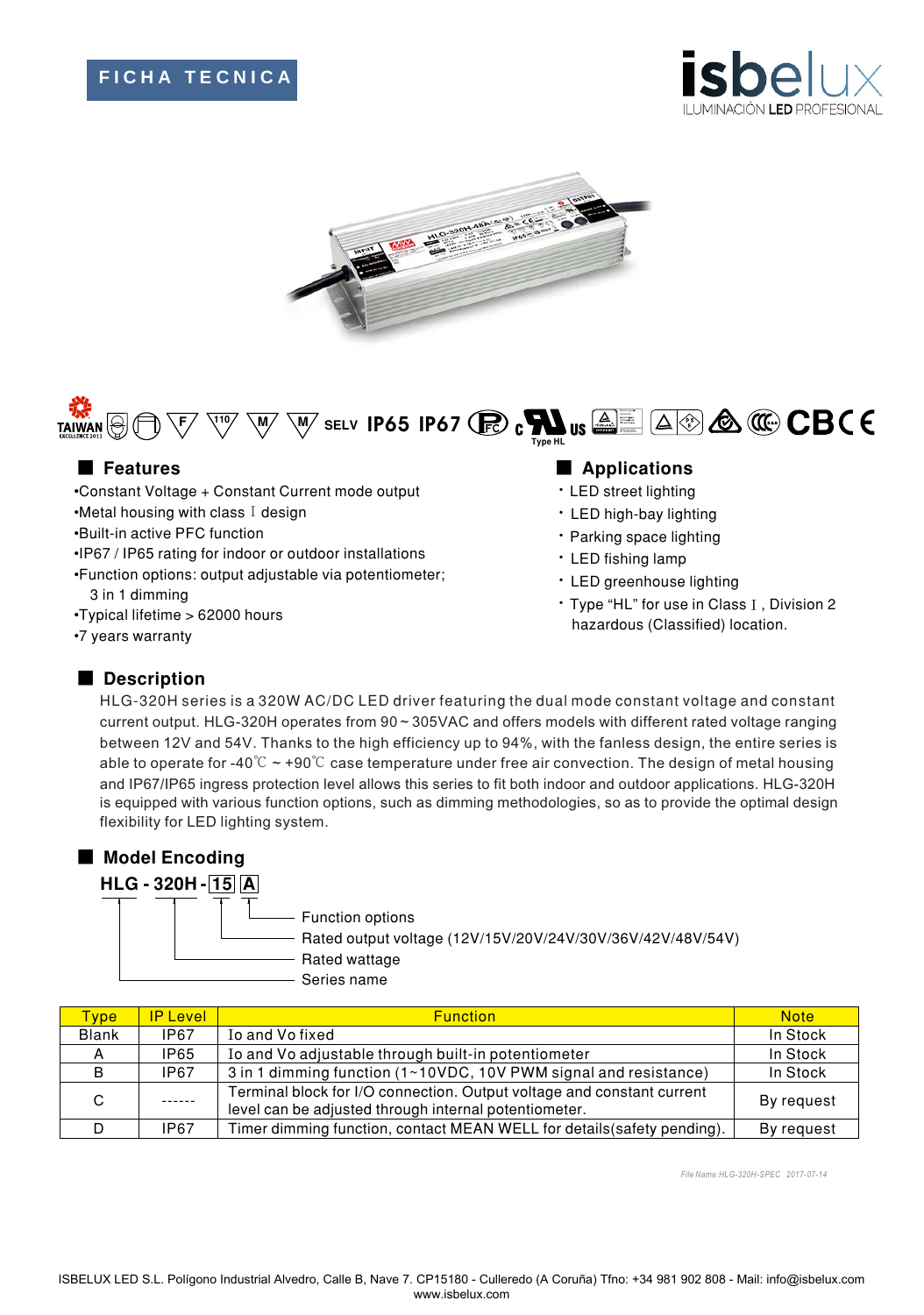

#### **SPECIFICATION**

| <b>MODEL</b>        |                                                                                                                                          | HLG-320H-12                                                                                                                                                                                                                                                                       | HLG-320H-15                | HLG-320H-20                   | HLG-320H-24                                                          | HLG-320H-30                                                                 | HLG-320H-36 | HLG-320H-42   | HLG-320H-48   | HLG-320H-54    |
|---------------------|------------------------------------------------------------------------------------------------------------------------------------------|-----------------------------------------------------------------------------------------------------------------------------------------------------------------------------------------------------------------------------------------------------------------------------------|----------------------------|-------------------------------|----------------------------------------------------------------------|-----------------------------------------------------------------------------|-------------|---------------|---------------|----------------|
|                     | <b>DC VOLTAGE</b>                                                                                                                        | 12V                                                                                                                                                                                                                                                                               | 15V                        | <b>20V</b>                    | <b>24V</b>                                                           | 30V                                                                         | 36V         | 42V           | 48V           | 54V            |
| <b>OUTPUT</b>       | CONSTANT CURRENT REGION Note.4 6~12V                                                                                                     |                                                                                                                                                                                                                                                                                   | $7.5 - 15V$                | $10 - 20V$                    | $12 - 24V$                                                           | $15 - 30V$                                                                  | $18 - 36V$  | $21 - 42V$    | $24 - 48V$    | $27 - 54V$     |
|                     | <b>RATED CURRENT</b>                                                                                                                     | 22A                                                                                                                                                                                                                                                                               | 19A                        | 15A                           | 13.34A                                                               | 10.7A                                                                       | 8.9A        | 7.65A         | 6.7A          | 5.95A          |
|                     | <b>RATED POWER</b>                                                                                                                       | 264W                                                                                                                                                                                                                                                                              | 285W                       | 300W                          | 320.16W                                                              | 321W                                                                        | 320.4W      | 321.3W        | 321.6W        | 321.3W         |
|                     | RIPPLE & NOISE (max.) Note.2 150mVp-p                                                                                                    |                                                                                                                                                                                                                                                                                   | $150mVp-p$                 | 150mVp-p                      | $150mVp-p$                                                           | 200mVp-p                                                                    | 250mVp-p    | 250mVp-p      | 250mVp-p      | 350mVp-p       |
|                     |                                                                                                                                          |                                                                                                                                                                                                                                                                                   |                            |                               | Adjustable for A/C-Type only (via built-in potentiometer)            |                                                                             |             |               |               |                |
|                     | <b>VOLTAGE ADJ. RANGE</b>                                                                                                                | $10.8 \sim 13.5V$ 13.5 ~ 17V                                                                                                                                                                                                                                                      |                            | $17 - 22V$                    | $21 - 26V$                                                           | $26 - 32V$                                                                  | $32 - 39V$  | $38 - 45V$    | $43 - 52V$    | $49 - 58V$     |
|                     |                                                                                                                                          |                                                                                                                                                                                                                                                                                   |                            |                               | Adjustable for A/C-Type only (via built-in potentiometer)            |                                                                             |             |               |               |                |
|                     | <b>CURRENT ADJ. RANGE</b>                                                                                                                | $11 - 22A$                                                                                                                                                                                                                                                                        | $9.5 - 19A$                | $7.5 - 15A$                   |                                                                      | $6.67 \approx 13.34$ A $\mid 5.35 \approx 10.7$ A $\mid 4.45 \approx 8.9$ A |             | $3.8 - 7.65A$ | $3.35 - 6.7A$ | $2.97 - 5.95A$ |
|                     | <b>VOLTAGE TOLERANCE Note.3</b>                                                                                                          | $\pm$ 3.0%                                                                                                                                                                                                                                                                        | ±2.0%                      | ±1.5%                         | ±1.0%                                                                | ±1.0%                                                                       | ±1.0%       | ±1.0%         | ±1.0%         | ±1.0%          |
|                     | <b>LINE REGULATION</b>                                                                                                                   | ±0.5%                                                                                                                                                                                                                                                                             | $\pm 0.5\%$                | ±0.5%                         | ±0.5%                                                                | ±0.5%                                                                       | ±0.5%       | ±0.5%         | ±0.5%         | ±0.5%          |
|                     | <b>LOAD REGULATION</b>                                                                                                                   | ±2.0%                                                                                                                                                                                                                                                                             | ±1.5%                      | ±1.0%                         | ±0.5%                                                                | ±0.5%                                                                       | ±0.5%       | ±0.5%         | $\pm 0.5\%$   | ±0.5%          |
|                     | <b>SETUP, RISE TIME</b>                                                                                                                  | Note.6 2500ms, 80ms/115VAC                                                                                                                                                                                                                                                        |                            | 500ms,80ms/230VAC             |                                                                      |                                                                             |             |               |               |                |
|                     | HOLD UP TIME (Typ.)                                                                                                                      |                                                                                                                                                                                                                                                                                   |                            |                               |                                                                      |                                                                             |             |               |               |                |
|                     |                                                                                                                                          | 15ms / 115VAC, 230VAC                                                                                                                                                                                                                                                             |                            |                               |                                                                      |                                                                             |             |               |               |                |
|                     | <b>VOLTAGE RANGE</b><br>Note.5                                                                                                           | $90 \sim 305$ VAC<br>$127 - 431VDC$                                                                                                                                                                                                                                               |                            |                               |                                                                      |                                                                             |             |               |               |                |
|                     |                                                                                                                                          | (Please refer to "STATIC CHARACTERISTIC" section)                                                                                                                                                                                                                                 |                            |                               |                                                                      |                                                                             |             |               |               |                |
|                     | <b>FREQUENCY RANGE</b>                                                                                                                   | $47 \sim 63$ Hz                                                                                                                                                                                                                                                                   |                            |                               |                                                                      |                                                                             |             |               |               |                |
|                     | <b>POWER FACTOR (Typ.)</b>                                                                                                               | PF ≥ 0.98/115VAC, PF ≥ 0.95/230VAC, PF ≥ 0.94/277VAC @ full load                                                                                                                                                                                                                  |                            |                               |                                                                      |                                                                             |             |               |               |                |
|                     |                                                                                                                                          | (Please refer to "POWER FACTOR (PF) CHARACTERISTIC" section)<br>THD<20% (@ load≧50% / 115VAC, 230VAC; @ load≧75% / 277VAC)                                                                                                                                                        |                            |                               |                                                                      |                                                                             |             |               |               |                |
|                     | TOTAL HARMONIC DISTORTION                                                                                                                |                                                                                                                                                                                                                                                                                   |                            |                               |                                                                      |                                                                             |             |               |               |                |
| <b>INPUT</b>        |                                                                                                                                          |                                                                                                                                                                                                                                                                                   |                            |                               | (Please refer to "TOTAL HARMONIC DISTORTION (THD)" section)          |                                                                             |             |               |               |                |
|                     | EFFICIENCY (Typ.) (230Vac)                                                                                                               | 91%                                                                                                                                                                                                                                                                               | 92.5%                      | 93.5%                         | 94%                                                                  | 94%                                                                         | 94.5%       | 95%           | 95%           | 95%            |
|                     | EFFICIENCY (Typ.) (277Vac)                                                                                                               | 91.5%                                                                                                                                                                                                                                                                             | 93%                        | 94%                           | 94.5%                                                                | 94.5%                                                                       | 95%         | 95%           | 95%           | 95%            |
|                     | AC CURRENT (Typ.)                                                                                                                        | 3.5A/115VAC                                                                                                                                                                                                                                                                       |                            | 1.65A / 230VAC                | 1.45A / 277VAC                                                       |                                                                             |             |               |               |                |
|                     | <b>INRUSH CURRENT(Typ.)</b>                                                                                                              | COLD START 70A(twidth=1010µs measured at 50% Ipeak) at 230VAC; Per NEMA 410                                                                                                                                                                                                       |                            |                               |                                                                      |                                                                             |             |               |               |                |
|                     | MAX. No. of PSUs on 16A                                                                                                                  | 1 unit (circuit breaker of type B) / 2 units (circuit breaker of type C) at 230VAC                                                                                                                                                                                                |                            |                               |                                                                      |                                                                             |             |               |               |                |
|                     | <b>CIRCUIT BREAKER</b>                                                                                                                   |                                                                                                                                                                                                                                                                                   |                            |                               |                                                                      |                                                                             |             |               |               |                |
|                     | <b>LEAKAGE CURRENT</b>                                                                                                                   | <0.75mA / 277VAC                                                                                                                                                                                                                                                                  |                            |                               |                                                                      |                                                                             |             |               |               |                |
|                     | <b>OVER CURRENT</b><br>Note.4                                                                                                            | $95 - 108%$                                                                                                                                                                                                                                                                       |                            |                               |                                                                      |                                                                             |             |               |               |                |
| <b>PROTECTION</b>   |                                                                                                                                          | Constant current limiting, recovers automatically after fault condition is removed                                                                                                                                                                                                |                            |                               |                                                                      |                                                                             |             |               |               |                |
|                     | <b>SHORT CIRCUIT</b>                                                                                                                     |                                                                                                                                                                                                                                                                                   |                            |                               | Hiccup mode, recovers automatically after fault condition is removed |                                                                             |             |               |               |                |
|                     | <b>OVER VOLTAGE</b>                                                                                                                      | $14 - 17V$                                                                                                                                                                                                                                                                        | $17.5 - 21V$               | $22.5 - 27V$                  | $27 - 33V$                                                           | $33 - 37V$                                                                  | $40 - 46V$  | $46.5 - 53V$  | $53.5 - 60V$  | $59 - 65V$     |
|                     |                                                                                                                                          | Shut down and latch off o/p voltage, re-power on to recover                                                                                                                                                                                                                       |                            |                               |                                                                      |                                                                             |             |               |               |                |
|                     | <b>OVER TEMPERATURE</b>                                                                                                                  | Shut down and latch off o/p voltage, re-power on to recover<br>Tcase=-40~+90°C (Please refer to "OUTPUT LOAD vs TEMPERATURE" section)                                                                                                                                             |                            |                               |                                                                      |                                                                             |             |               |               |                |
|                     | <b>WORKING TEMP.</b>                                                                                                                     |                                                                                                                                                                                                                                                                                   |                            |                               |                                                                      |                                                                             |             |               |               |                |
|                     | <b>MAX. CASE TEMP.</b>                                                                                                                   | Tcase= $+90^{\circ}$ C                                                                                                                                                                                                                                                            |                            |                               |                                                                      |                                                                             |             |               |               |                |
| <b>ENVIRONMENT</b>  | <b>WORKING HUMIDITY</b>                                                                                                                  | $20 \sim 95\%$ RH non-condensing                                                                                                                                                                                                                                                  |                            |                               |                                                                      |                                                                             |             |               |               |                |
|                     | <b>STORAGE TEMP., HUMIDITY</b>                                                                                                           | $-40 \sim +80^{\circ}$ C, 10 ~ 95% RH                                                                                                                                                                                                                                             |                            |                               |                                                                      |                                                                             |             |               |               |                |
|                     | TEMP. COEFFICIENT                                                                                                                        | $\pm$ 0.03%/°C (0 ~ 50°C)                                                                                                                                                                                                                                                         |                            |                               |                                                                      |                                                                             |             |               |               |                |
|                     | <b>VIBRATION</b>                                                                                                                         | 10 $\sim$ 500Hz, 5G 12min./1 cycle, period for 72min. each along X, Y, Z axes                                                                                                                                                                                                     |                            |                               |                                                                      |                                                                             |             |               |               |                |
|                     | <b>SAFETY STANDARDS</b>                                                                                                                  | UL8750(type"HL"), CSA C22.2 No. 250.0-08; ENEC EN61347-1, EN61347-2-13, EN62384 independent; GB19510.1, GB19510.14;                                                                                                                                                               |                            |                               |                                                                      |                                                                             |             |               |               |                |
|                     |                                                                                                                                          | IP65 or IP67 (except for HLG-320H C-type); J61347-1, J61347-2-13 (except for HLG-320H C-type) approved                                                                                                                                                                            |                            |                               |                                                                      |                                                                             |             |               |               |                |
| <b>SAFETY &amp;</b> | <b>WITHSTAND VOLTAGE</b>                                                                                                                 | I/P-O/P:3.75KVAC I/P-FG:2KVAC O/P-FG:1.5KVAC                                                                                                                                                                                                                                      |                            |                               |                                                                      |                                                                             |             |               |               |                |
| EMC                 | <b>ISOLATION RESISTANCE</b>                                                                                                              | I/P-O/P, I/P-FG, O/P-FG:100M Ohms / 500VDC / 25 °C/ 70% RH                                                                                                                                                                                                                        |                            |                               |                                                                      |                                                                             |             |               |               |                |
|                     | <b>EMC EMISSION</b>                                                                                                                      | Compliance to EN55015, EN55032 (CISPR32) Class B, EN61000-3-2 Class C (@ load≧50%) ; EN61000-3-3, EN61000-3-3,                                                                                                                                                                    |                            |                               |                                                                      |                                                                             |             |               |               |                |
|                     | <b>EMC IMMUNITY</b>                                                                                                                      | GB17743 and GB17625.1<br>Compliance to EN61000-4-2,3,4,5,6,8,11, EN61547, EN55024, light industry level (surge immunity Line-Earth 4KV, Line-Line 2KV)                                                                                                                            |                            |                               |                                                                      |                                                                             |             |               |               |                |
| OTHERS              | <b>MTBF</b>                                                                                                                              | 157.1K hrs min.                                                                                                                                                                                                                                                                   |                            | MIL-HDBK-217F $(25^{\circ}C)$ |                                                                      |                                                                             |             |               |               |                |
|                     | <b>DIMENSION</b>                                                                                                                         | 252*90*43.8mm (L*W*H)                                                                                                                                                                                                                                                             |                            |                               |                                                                      |                                                                             |             |               |               |                |
|                     | <b>PACKING</b>                                                                                                                           |                                                                                                                                                                                                                                                                                   | 1.88Kg; 8pcs/16Kg/0.92CUFT |                               |                                                                      |                                                                             |             |               |               |                |
|                     | 1. All parameters NOT specially mentioned are measured at 230VAC input, rated current and 25°C of ambient temperature.                   |                                                                                                                                                                                                                                                                                   |                            |                               |                                                                      |                                                                             |             |               |               |                |
| NOTE                | 2. Ripple & noise are measured at 20MHz of bandwidth by using a 12" twisted pair-wire terminated with a 0.1uf & 47uf parallel capacitor. |                                                                                                                                                                                                                                                                                   |                            |                               |                                                                      |                                                                             |             |               |               |                |
|                     |                                                                                                                                          | 3. Tolerance : includes set up tolerance, line regulation and load regulation.                                                                                                                                                                                                    |                            |                               |                                                                      |                                                                             |             |               |               |                |
|                     |                                                                                                                                          | 4. Please refer to "DRIVING METHODS OF LED MODULE".                                                                                                                                                                                                                               |                            |                               |                                                                      |                                                                             |             |               |               |                |
|                     | 5. De-rating may be needed under low input voltages. Please refer to "STATIC CHARACTERISTIC" sections for details.                       |                                                                                                                                                                                                                                                                                   |                            |                               |                                                                      |                                                                             |             |               |               |                |
|                     | 6. Length of set up time is measured at first cold start. Turning ON/OFF the driver may lead to increase of the set up time.             |                                                                                                                                                                                                                                                                                   |                            |                               |                                                                      |                                                                             |             |               |               |                |
|                     |                                                                                                                                          | 7. The driver is considered as a component that will be operated in combination with final equipment. Since EMC performance will be affected by the                                                                                                                               |                            |                               |                                                                      |                                                                             |             |               |               |                |
|                     |                                                                                                                                          | complete installation, the final equipment manufacturers must re-qualify EMC Directive on the complete installation again.<br>8. To fulfill requirements of the latest ErP regulation for lighting fixtures, this LED driver can only be used behind a switch without permanently |                            |                               |                                                                      |                                                                             |             |               |               |                |
|                     | connected to the mains.                                                                                                                  |                                                                                                                                                                                                                                                                                   |                            |                               |                                                                      |                                                                             |             |               |               |                |
|                     |                                                                                                                                          | 9. This series meets the typical life expectancy of >62,000 hours of operation when Tcase, particularly (tc) point (or TMP, per DLC), is about 75℃ or less.                                                                                                                       |                            |                               |                                                                      |                                                                             |             |               |               |                |
|                     |                                                                                                                                          | 10. Please refer to the warranty statement on MEAN WELL's website                                                                                                                                                                                                                 |                            |                               |                                                                      |                                                                             |             |               |               |                |
|                     |                                                                                                                                          |                                                                                                                                                                                                                                                                                   |                            |                               |                                                                      |                                                                             |             |               |               |                |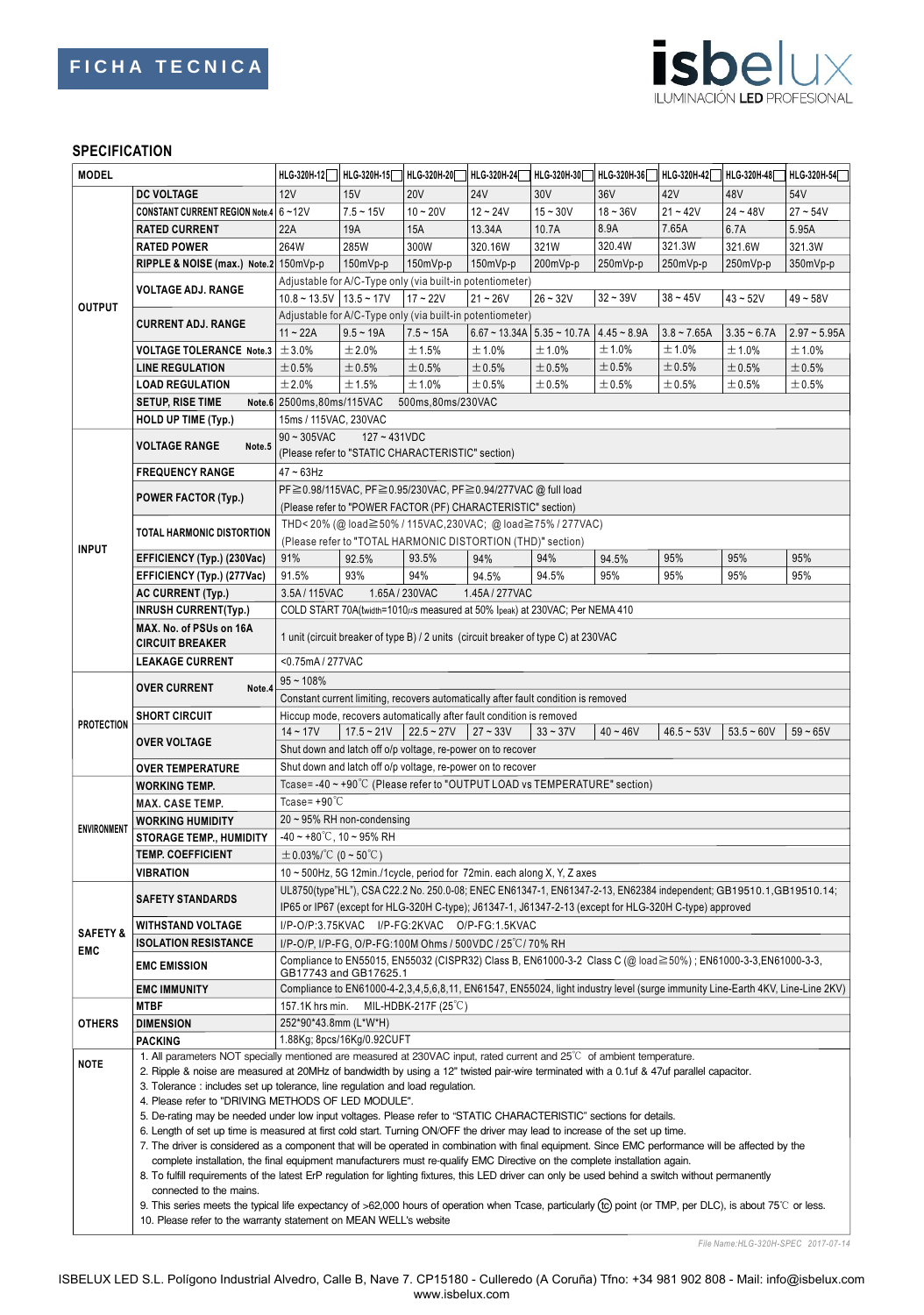







Typical output current normalized by rated current (%)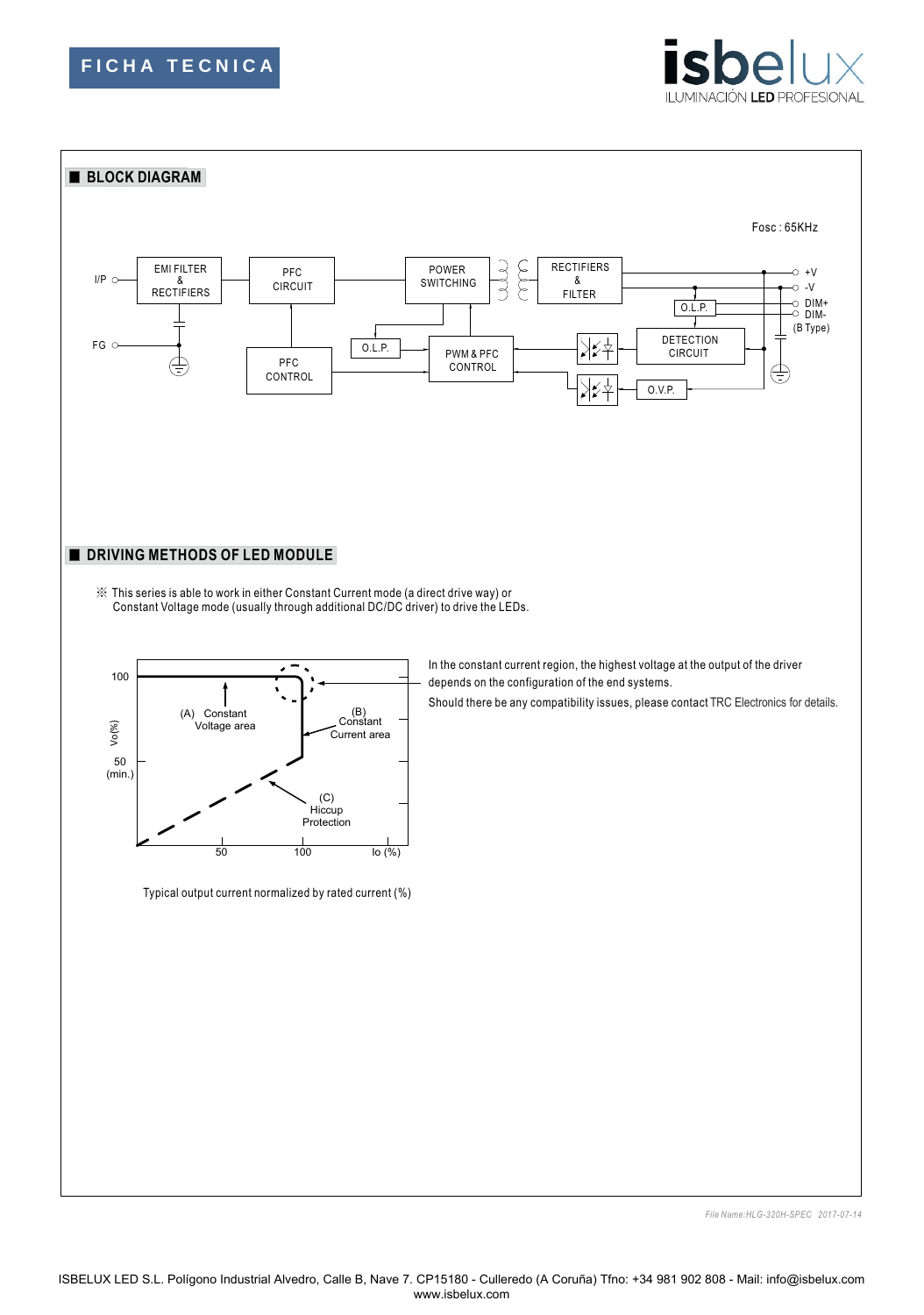





ISBELUX LED S.L. Polígono Industrial Alvedro, Calle B, Nave 7. CP15180 - Culleredo (A Coruña) Tfno: +34 981 902 808 - Mail: info@isbelux.com www.isbelux.com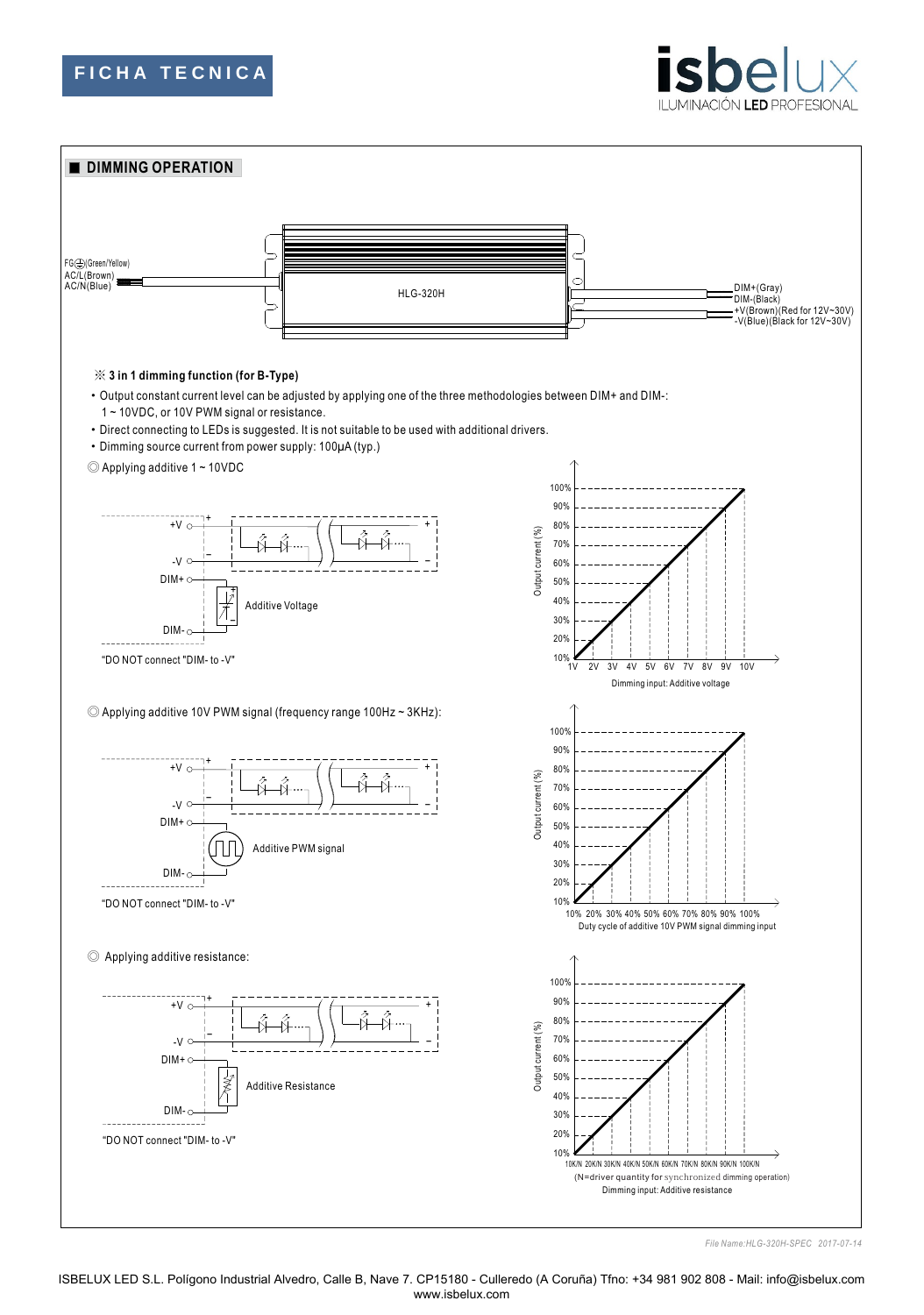

Using a switch and relay can turn ON/OFF the lighting fixture.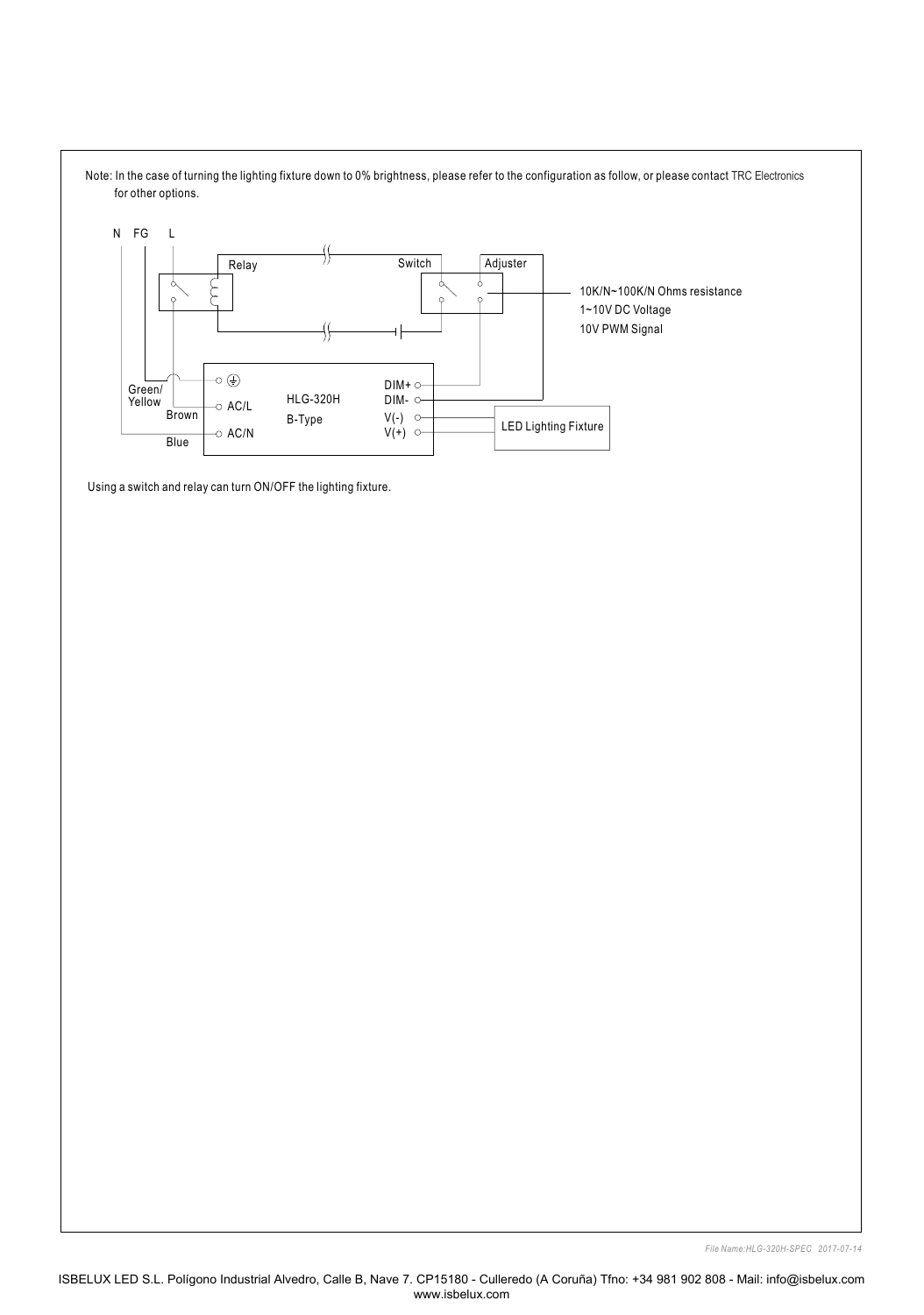

ISBELUX LED S.L. Polígono Industrial Alvedro, Calle B, Nave 7. CP15180 - Culleredo (A Coruña) Tfno: +34 981 902 808 - Mail: info@isbelux.com www.isbelux.com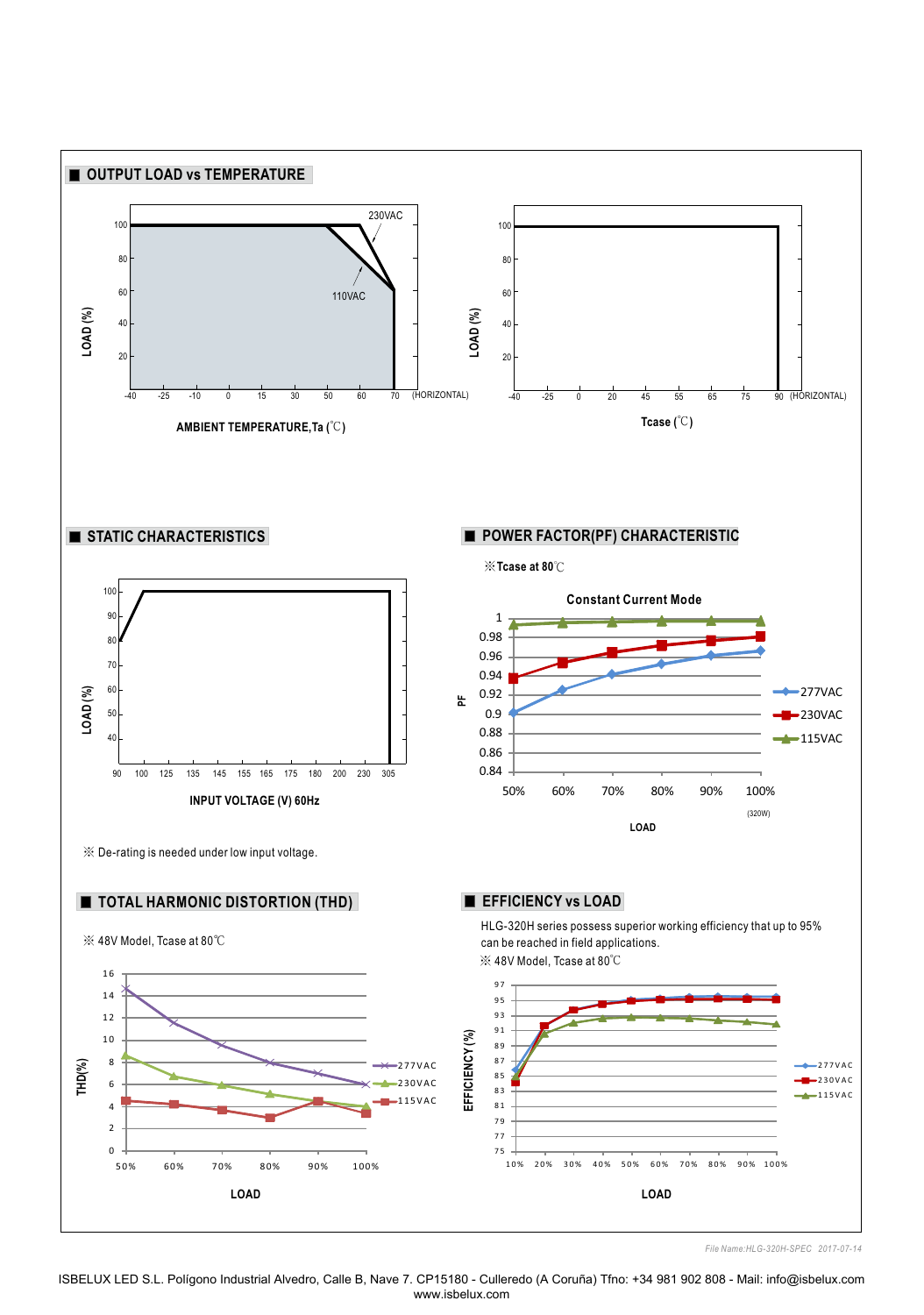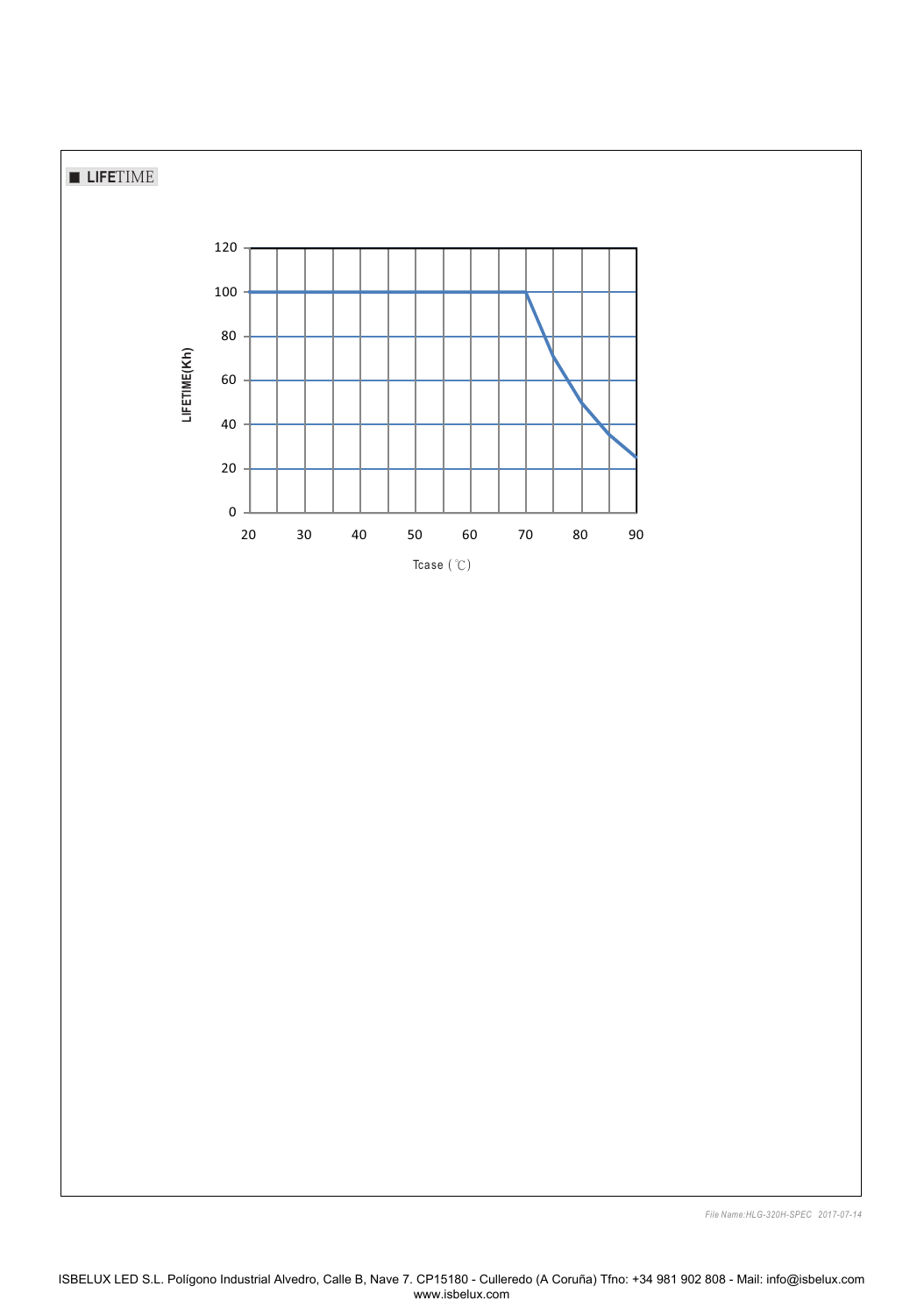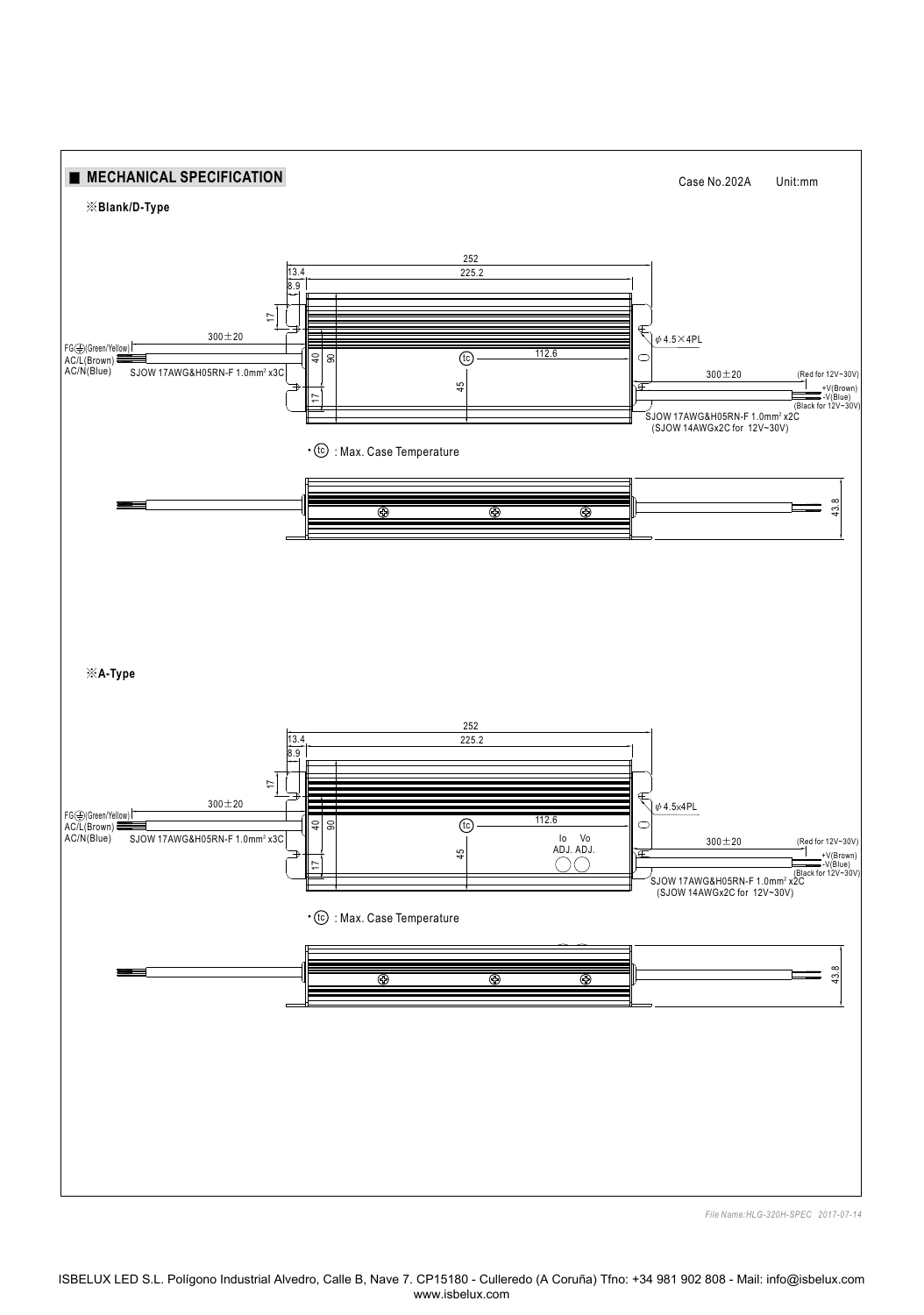